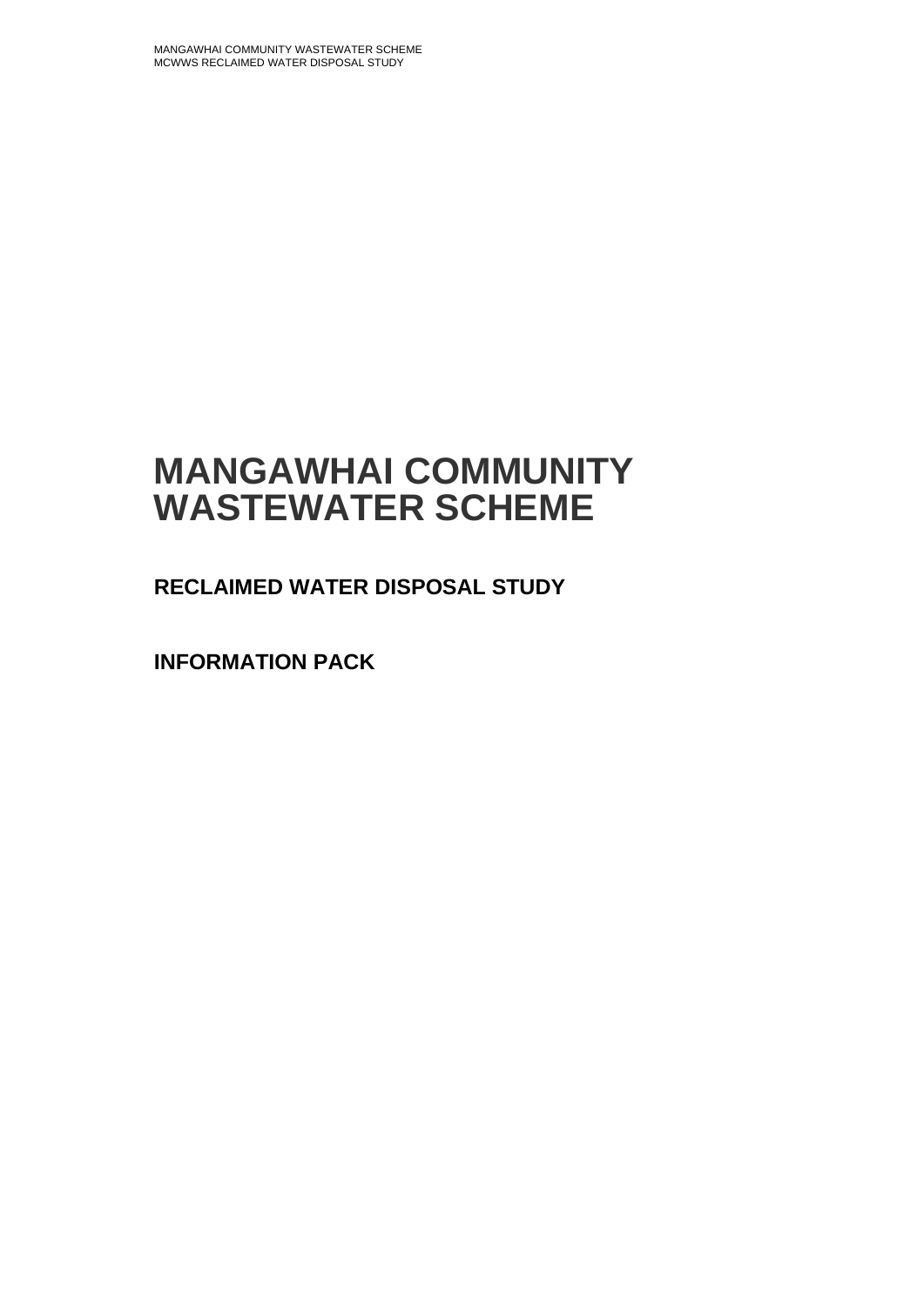### **CONTENTS**

| 1.                | <b>BACKGROUND</b>              | $\overline{\mathbf{3}}$ |
|-------------------|--------------------------------|-------------------------|
| 2.                | <b>SCHEME DESCRIPTION</b>      | $\overline{\mathbf{3}}$ |
| 3 <sub>1</sub>    | <b>RECLAIMED WATER QUALITY</b> | $\overline{\mathbf{4}}$ |
| 4.                | <b>RECLAIMED WATER VOLUMES</b> | 5                       |
| 5.                | <b>STUDY PARAMETERS</b>        | 5                       |
| 6.                | <b>STUDY OUTPUTS</b>           | 5                       |
| 7.                | <b>SUBMISSIONS</b>             | $6\phantom{a}$          |
| <b>APPENDIX 1</b> |                                | $\overline{7}$          |
| <b>APPENDIX 2</b> |                                | 8                       |
| <b>APPENDIX 3</b> |                                | 10                      |
| <b>APPENDIX 4</b> |                                | 10                      |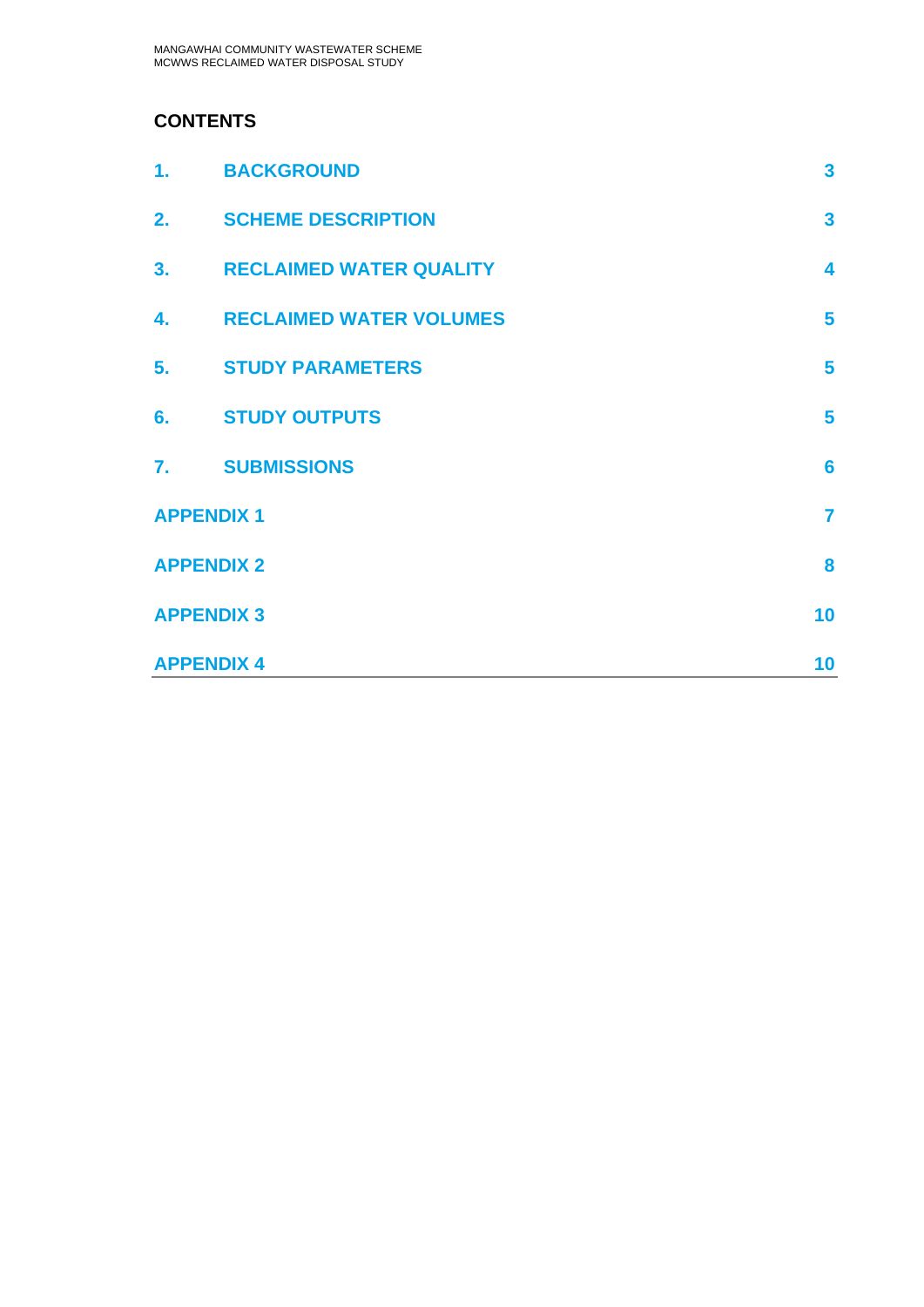# <span id="page-2-0"></span>**1.BACKGROUND**

The Mangawhai Community Wastewater Scheme (MCWS) currently disposes of the treated effluent by spray irrigation onto a council owned farm at Brown Road Mangawhai. Currently approximately 30 ha Is under irrigation. With increasing numbers of connected properties the current irrigated area is insufficient to dispose of all the treated effluent in a typical year. Before proceeding to increase the irrigated area council has decided to review the options for water disposal to determine if there are more cost effective options for disposal of all or a proportion of the effluent. Council also recognises that in the medium term the farm simply does not have sufficient irrigable area to handle all the effluent and therefore desires to establish a long term strategy that takes account of this. Council therefore invites expressions of interest from consulting firms to conduct a study to review options for disposal.

The collection system, treatment plant and irrigation system operate under a resource consent granted by Northland Regional Council (NRC)<sup>1</sup>.

<span id="page-2-1"></span>The MCWS is operated by Water Infrastructure Group under a contract with the council while a local farmer has a grazing licence and is responsible for general farm maintenance.

# **2. SCHEME DESCRIPTION**

Mangawhai is a beachside community with perhaps 20 – 25% of the houses permanently occupied. Peak load occurs at New Year and is of relatively short duration. Sewage is collected via a mix of grinder pumps and gravity sewers and is delivered to the treatment plant located in Mangawhai Park via a network of pump stations. There are no significant industrial wastes.

Treatment is by preliminary screening < 6mm followed by an activated sludge stage using a proprietary CASS continuous feed sequencing batch reactor. Effluent from the CASS reactor is filtered in pressure filters using a ground glass filter media followed by disinfection with sodium hypochlorite solution prior to storage in the final effluent tank and transfer to the farm.

From the plant reclaimed water is pumped some 10 km to the Lincoln Downs farm where it stored in a large earth dam capable of holding 170 Ml constructed for the purpose. The irrigation system draws water from this dam.

Reclaimed water is pumped from the dam and applied using fixed sprinklers post mounted at approximately 25m centres. The sprinklers are organised into zones of between 15 and 30 sprinklers. (Some of the smaller zones have been paired up to increase application rates.) Irrigation is controlled by a dedicated PLC. Schedules can be set up either on a touch panel at the farm or via an internet connection. Details of the irrigation system are available in supplier manuals.

The system is designed to use deficit irrigation as described in the Environmental Management Plan – Lincoln Downs April 2010.Details of operation in the 2011/12 year are contained in the report on operation prepared for NRC.(These documents will be made available to the successful consultant.) Council has discussed with NRC a change to the consent allowing irrigation to saturation as per the letter attached in Appendix 2. This change is expected to allow an increase in the amount applied per hectare; the consultant is required to evaluate the effect of this change as part of this study.

At present approximately 30 ha is irrigated; 24 ha installed under the initial contract and an additional 6 ha installed in 2012 which are "piggy backed" onto zones 15 to 18. (These "A" zones

<sup>1</sup> Resource consent CON 20121496901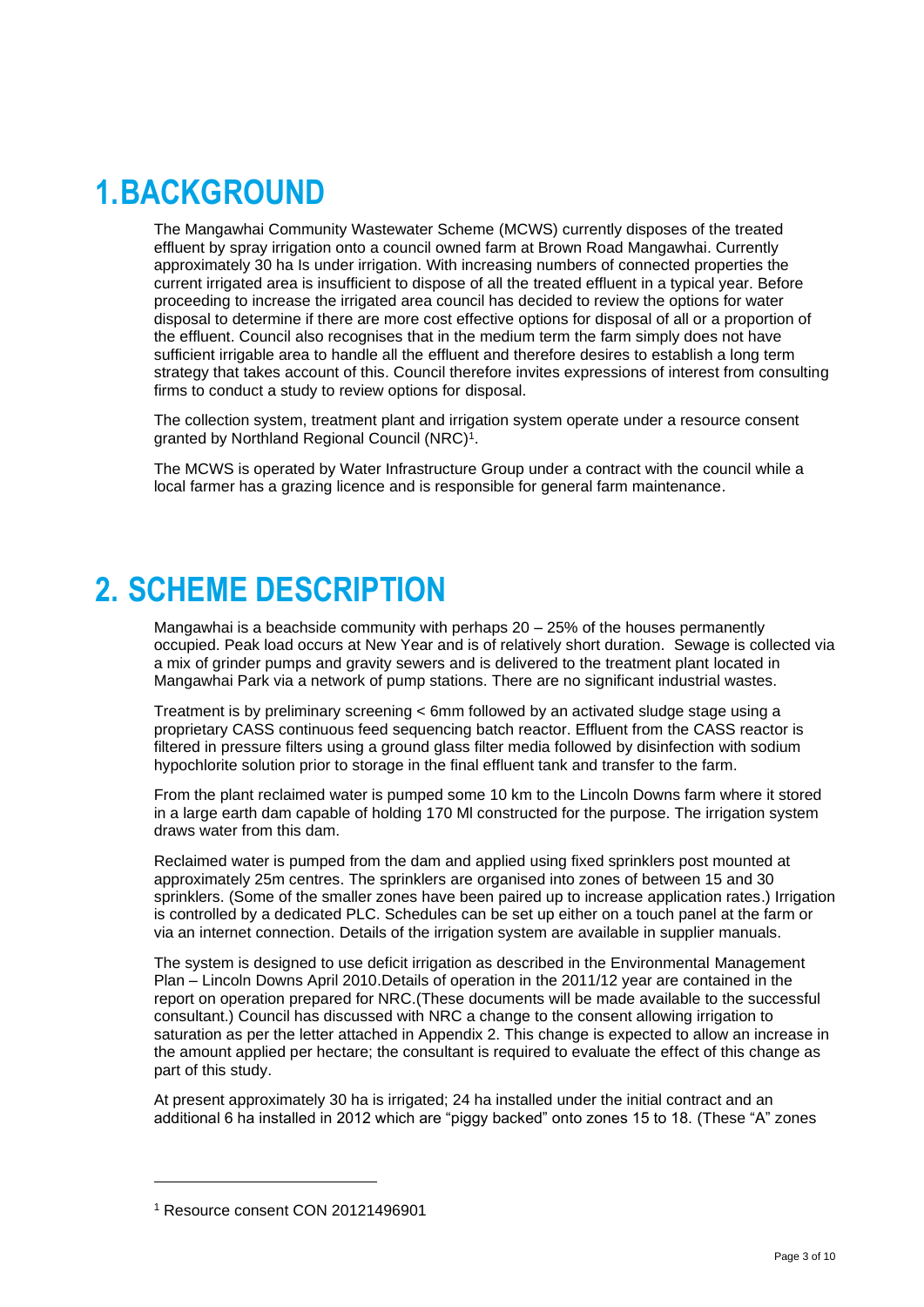<span id="page-3-0"></span>are manually switched over and any future work at the farm should include linking them into the control system.)

# **3.RECLAIMED WATER QUALITY**

The treatment plant operator is required to deliver reclaimed water meeting the standards set out in the resource consent namely:

#### **At the treatment plant (after disinfection):**

| <b>Parameter</b>              | Units      | <b>Performance Requirements</b> |         |                       |  |
|-------------------------------|------------|---------------------------------|---------|-----------------------|--|
|                               |            | <b>Median</b>                   | Average | 90 <sup>th</sup> %ile |  |
| E. coli                       | <b>MPN</b> | 10                              |         | 100                   |  |
| <b>Total Dissolved Solids</b> | Mg/l       |                                 | 500     |                       |  |
| <b>Total Nitrogen</b>         | Mg/l       |                                 | 30      |                       |  |
| Phosphorus                    | Mg/l       |                                 | 15      |                       |  |
| <b>Total Suspended Solids</b> | Mg/l       |                                 | 10      |                       |  |
| Carbonaceous Biochemical      | Mg/l       |                                 | 10      |                       |  |
| Oxygen Demand                 |            |                                 |         |                       |  |

#### **Irrigation water (ex dam)**

| <b>Parameter</b> | Units      | <b>Trigger</b><br>Level | <b>Maximum</b> |
|------------------|------------|-------------------------|----------------|
| E. coli          | <b>MPN</b> | 1000                    | 10,000         |

**Typical plant output composition is as follows (average for 24 months 2011-2013)**

| <b>TM</b>                     | <b>Units</b> | <b>Typical composition</b> |
|-------------------------------|--------------|----------------------------|
| <b>Total Dissolved Solids</b> | Mq/l         | 380                        |
| <b>Total Nitrogen</b>         | Mq/l         | 13.5                       |
| Phosphorus                    | Mq/l         | 8.2                        |
| <b>Total Suspended Solids</b> | Mq/l         | 3.5                        |
| Carbonaceous Biochemical      | Mq/l         | 3                          |
| Oxygen Demand                 |              |                            |

The treatment standard at exit from the plant ,on which the design was based, is California code 22 for disinfected secondary – 23 recycled water This standard is accepted by Fonterra for application to pasture which is fed to lactating cows as per Article 3 section 6304 of the code. (Because of contamination in the dam the irrigation water has higher total coliform levels than permitted under this code.) Fonterra have confirmed that irrigation must cease for 30 days before grazing or making silage intended for feeding lactating cows. Presently dry cows are being grazed on the irrigated blocks.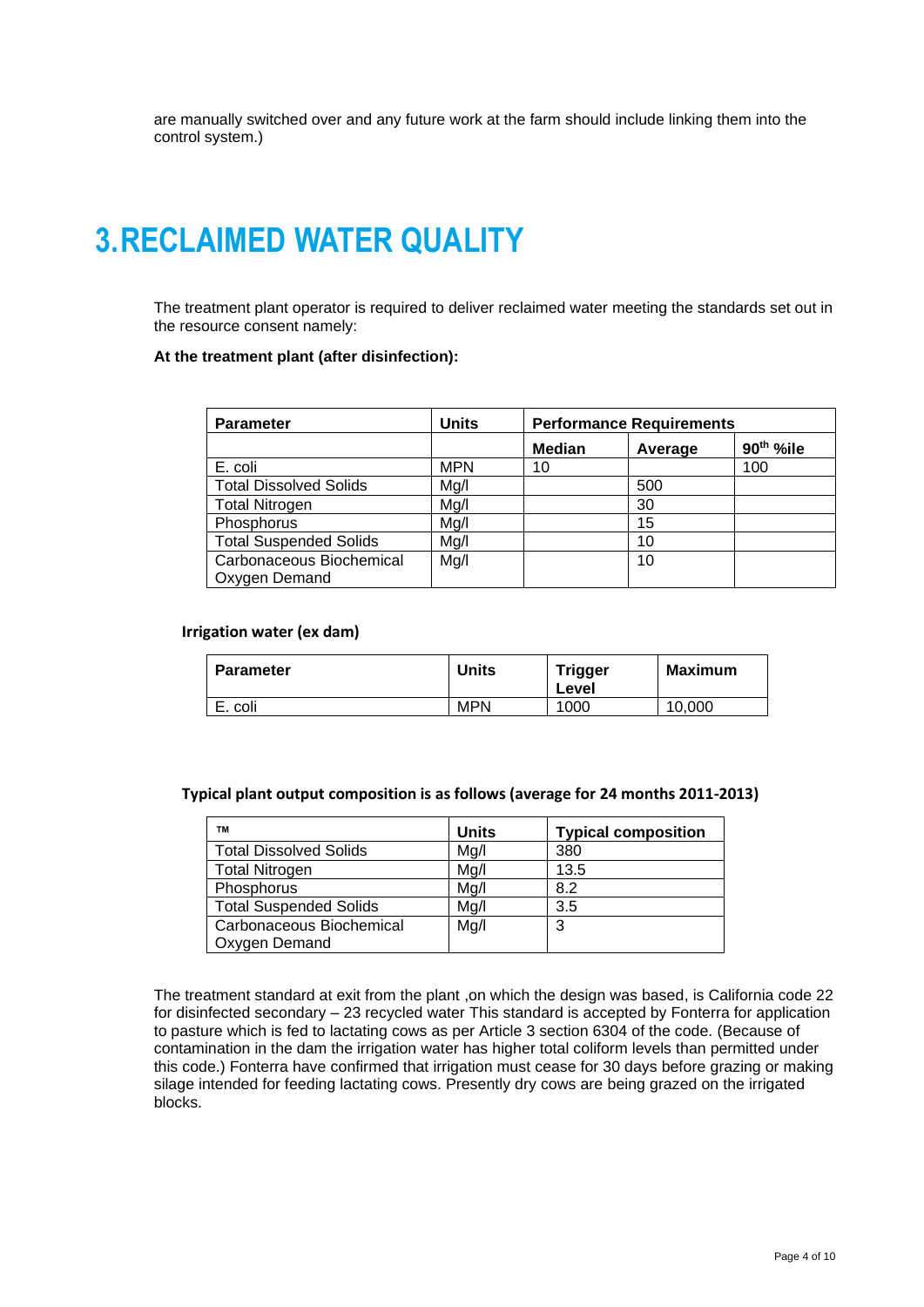# <span id="page-4-0"></span>**4.RECLAIMED WATER VOLUMES**

Records are kept of effluent volumes received daily at the plant. Monthly intake is summarised in the spreadsheet *Irrigation study April 2013.pdf* (Excel versions will be supplied to the selected consultant.) There is considerable variation in monthly data due to weather; With virtually all houses on tank supply the drought this year has seen a 25% drop in daily inflows for February and March.

<span id="page-4-1"></span>This spreadsheet also details expected increases in inflow over the next 10 years and a typical irrigation water balance based on the existing 30ha irrigated area.

### **5.STUDY PARAMETERS**

A study<sup>2</sup> undertaken before the scheme was constructed considered a number of options before recommending the irrigation to farm land scheme now installed. Because at that time the objective was to provide a system to handle the total output of the treatment plant options that would use part of the output only were discounted. This is no longer the case and opportunities to use a part of the effluent can now be considered.

The irrigation balance referred to above shows that over the next 10 years it will be necessary to provide additional facilities to handle up to 100,000 cum per year and that towards the end of the period Lincoln Downs on its own will be insufficient even if the irrigated area is expanded.. At present cash flow from the irrigated areas is negative so there is no problem with diverting water that would otherwise be applied at Lincoln Downs to other users.

While previous studies and information on the system (see list in Appendix 4) will be made available to the successful consultant the primary aim of this study is to take a fresh look at the options for handling reclaimed water in excess of the capacity of the current irrigated area. In particular the following options shall be considered together with any other options suggested by the consultant.

- 1. Mangawhai Golf Course
- 2. Te Arai Golf Course and Subdivision
- 3. Mangawhai Park
- 4. Other land based options
- 5. Other alternatives including discharges to water

<span id="page-4-2"></span>Council has had preliminary discussions with the Te Arai developer and Mangawhai golf club; notes of the discussions with Te Aria are included in Appendix 1.

### **6.STUDY OUTPUTS**

- 1. A report describing the options considered, initial and ultimate capacity of these, capital cost estimates (assuming development is staged to match increasing inflows), risks (both physical and regulatory) capital and operating costs (summarised as a NPV calculation) leading to a ranking of the options.
- 2. Note that it is not required to repeat information included in previous studies this can be included by reference.
- 3. Where to from here? A summary of the steps required to advance the recommended scheme to the stage where regulatory approval is achieved and construction tenders can be called.

<sup>2</sup> Earth Tech May 2006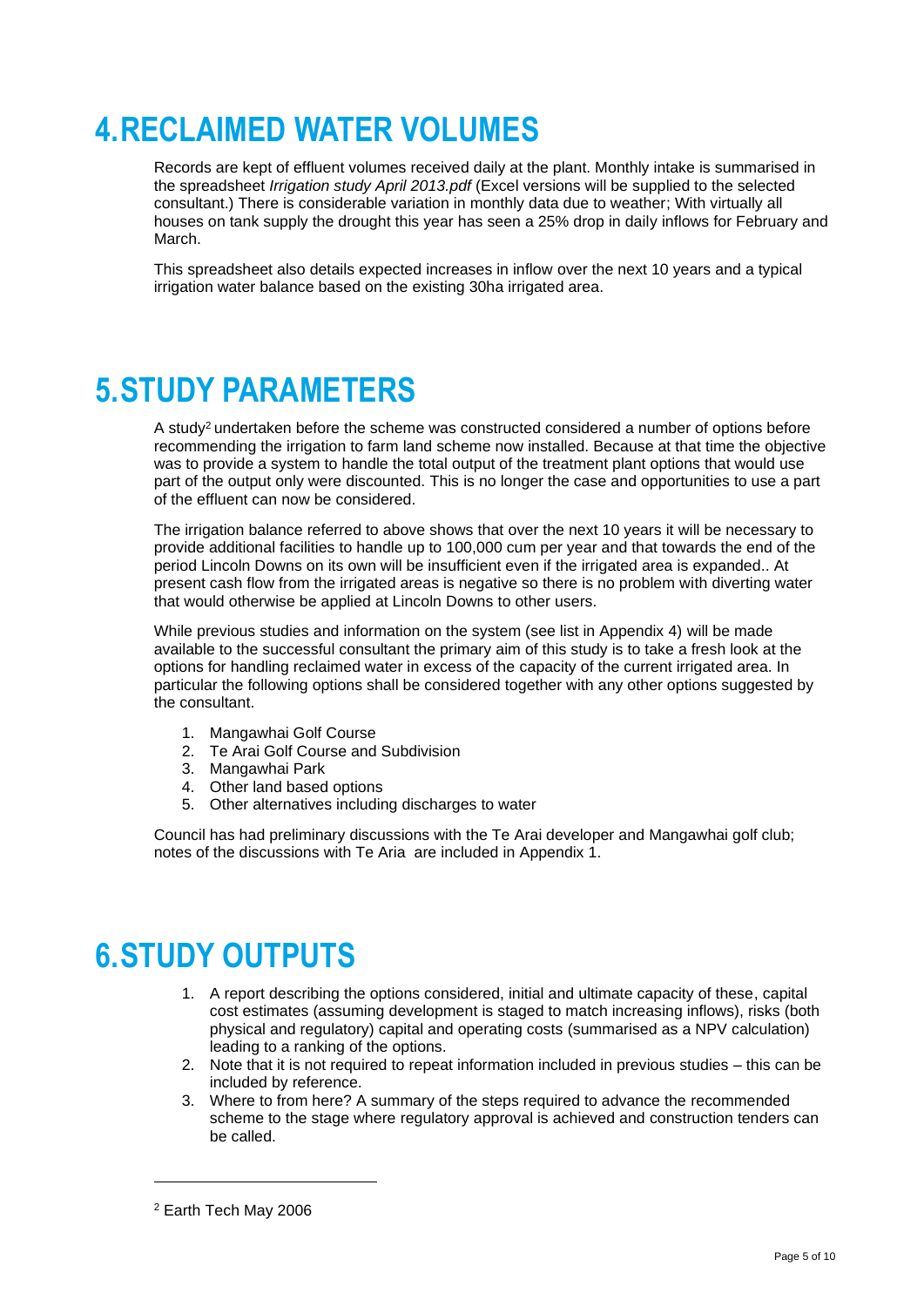4. Recommendations.

### <span id="page-5-0"></span>**7.SUBMISSIONS**

Proposals will be evaluated on the basis of:

#### **Qualifications of the consultant.**

- experience in similar projects
- expertise of assigned staff

#### **Approach and methodology**

- understanding of the context, requirements and objectives of study
- methodology
- innovation
- presentation of proposal.

#### **Submissions shall include:**

- 1. A written statement describing the consultants proposed approach and methodology.
- 2. A listing of deliverables to be provided under the consultancy contract.
- 3. Staff proposed for the study, with brief CV's and a description of their roles in the overall project team.
- 4. Hourly rates and an estimate or proposed time allocation required to complete the study.

It is intended that submitters will be evaluated by the Principal against the requirements set out in this expression of interest scoping document. However, the Principal reserves the right to depart from such requirements at its sole and absolute discretion.

An evaluation panel of a minimum of two persons and any advisors as required by the Principal will evaluate the expression of interest submissions in accordance with the tender evaluation process. The tenders will be evaluated on the basis of price and assessment of the non price attribute information submitted by each Tenderer.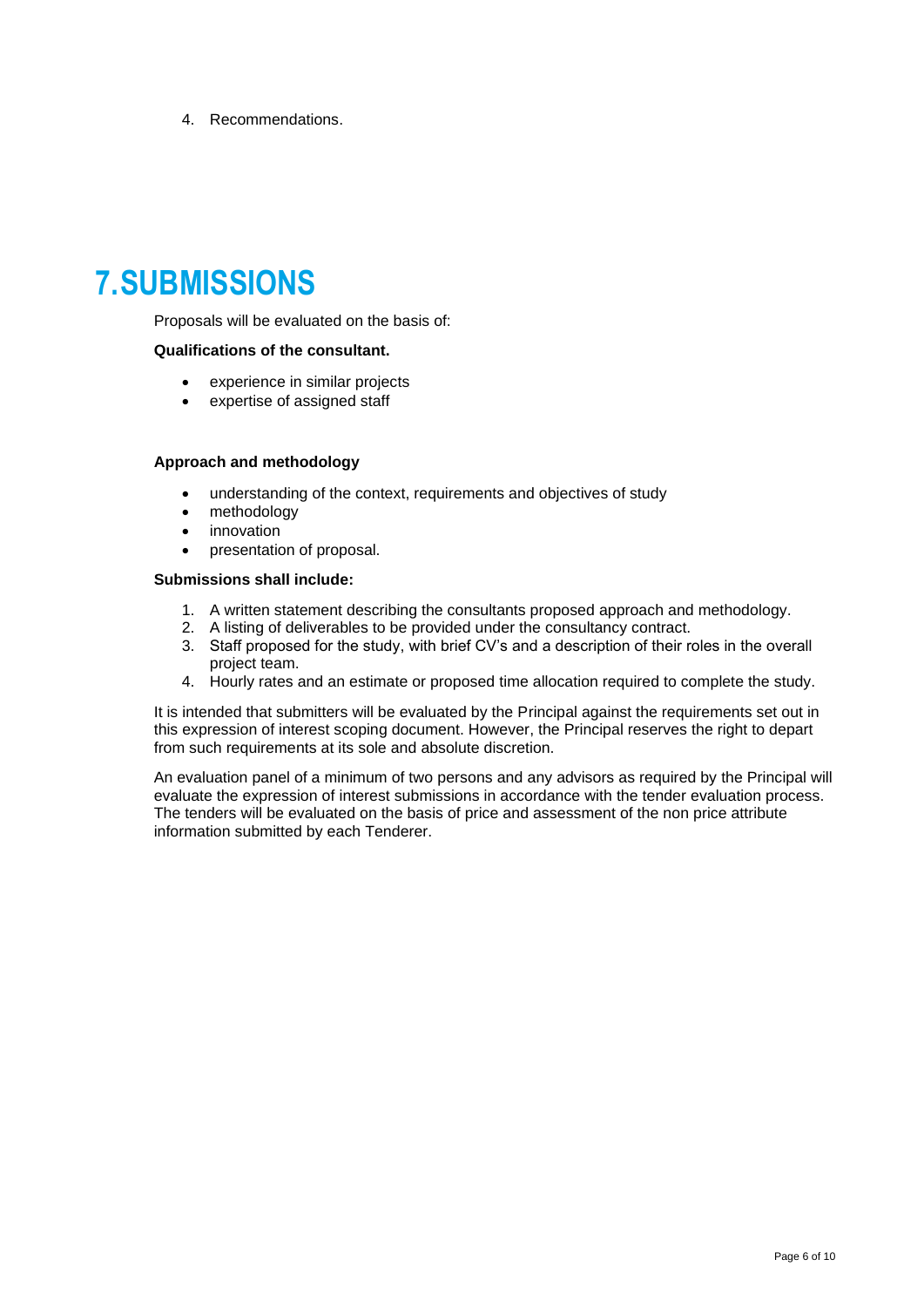### <span id="page-6-0"></span>**APPENDIX 1**

#### **Notes from meeting between KDC and Darby Partners re Te Arai golf course irrigation**

Hi John

Thanks for meeting with Peter and I recently.

As discussed Te Arai Costal Lands (TACL) are interested in proceeding further with the potential use of the treated wastewater from Mangawhai wastewater scheme for Irrigation on the coastal land north of Te Arai Point.

There are several potential uses on the site and these include Golf Course Irrigation, Irrigation of native re-vegetation areas and irrigation of forestry.

The Golf Course has potential to use between 500 and 1000m3 per day during the irrigation season (100 days). A similar quantity could be utilised in re-vegetation and or forestry areas but this obviously depends on the area allocation for irrigation and the application rates.

It may be possible to incorporate a combination of options so that the Golf Course has water available when required but if not there are alternative disposal sites that can be used.

As you are aware the site is on sand soils and parts of the site are elevated on older dune formations so there is potential for quite high hydraulic loading rates to be used (although obviously other environmental effects would need to be considered.

Potential pipeline routes that we think are feasible are running along black swamp road and then cutting across the farmland near to the AC / NRC Boundary or running into the site along the main access Pacific Road.

We would be happy to provide further details and undertake further feasibility work but would probably need an understanding of volumes of wastewater that would make the proposition viable from your perspective.

If you need further information or wish to discuss further please don't hesitate to let me know.

**Regards** 

**Marcus** Marcus Bird ∙ Darby Partners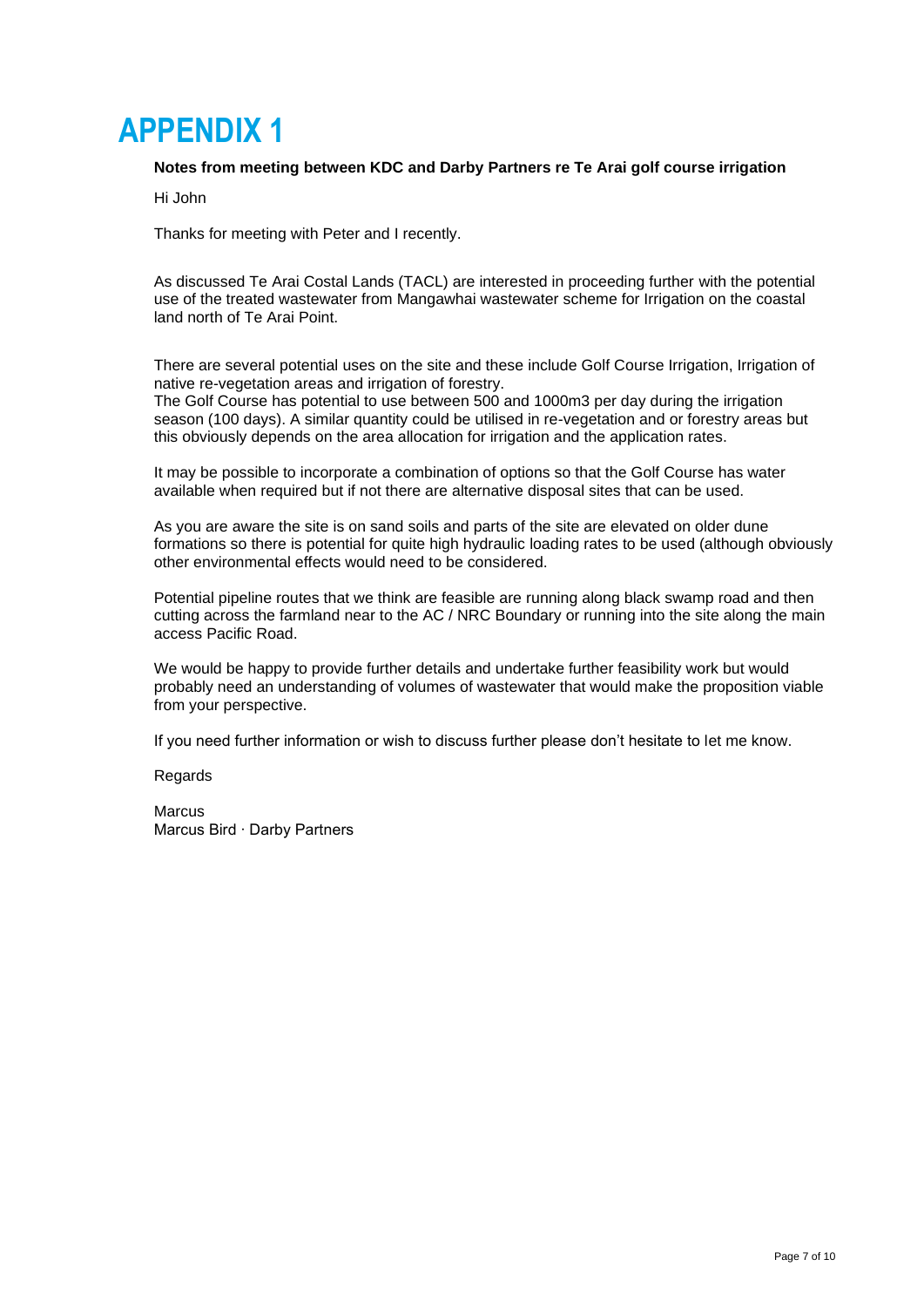### <span id="page-7-0"></span>**APPENDIX 2**

### **Proposed Changes to Resource Consent**

Colin Dall

Consents/Monitoring Programme Manager

Northland Regional Council

Dear Colin,

#### **Introduction**

This purpose of this letter is to outline a proposed trial change to irrigation scheduling that Kaipara District Council (KDC) intends to undertake at the Mangawhai Wastewater Treatment Scheme site and to seek Northland Regional Council's (NRC) agreement on the trial before proceeding.

Whilst this letter does not seek to alter any existing resource consent conditions for resource consents CON20051496901 (01, 03-08), KDC wishes to advise of a minor change to the Environmental Management Plan (EMP) required under Condition 39 of the existing consent and the potential that Condition 8 may be exceeded that 'limits the rate of application to no more than 5,000 cubic metres per hectare between 1 July and 30 June'.

#### **Purpose of Seeking Change to Environmental Management Plan**

Irrigation at the Lincoln Downs farm is currently based on deficit irrigation as described in the EMP and associated irrigation scheduling tool. KDC are seeking to investigate the potential to increase treated wastewater irrigation rates above the current limits to saturation. Irrigation to saturation has potential benefits as increasing the rate of treated wastewater applied to land will potentially defer the need to extent the irrigated area.

#### **Current Environmental Management Plan Approach**

The existing EMP provides details of a deficit irrigation scheme based on maintaining a deficit of between 10 and 20 mm after irrigation (scheduling tool Figure 3.1 of EMP April 2010). Based on the existing approach irrigation is run on weekly cycles with the soil allowed to dry for several days and is then irrigated again to bring the soil back up to a deficit of between 10 and 20 mm and the cycle repeated.

To allow grass to be removed it is necessary to allow paddocks to dry out further (typically three times a season) to allow grass to be harvested either by feeding livestock in the paddocks or cutting and removing as feed. Substantial water is then required to bring soil moisture back up to around a 10 mm deficit in the period following cutting.

#### **Proposed Change to Environmental Management Plan Approach**

It is proposed to trial a modification to the EMP that will allow moisture levels to be maintained closer to saturation and to operate by applying water several times a day (whilst the irrigation is operated) with a typical maximum of around 3 mm per cycle.

This will have the potential positive effect of increasing evaporation off the plant surfaces compared to the existing irrigation regime.

There is the potential for runoff to occur outside the irrigation zones into the buffer areas should the irrigation not be managed appropriately. Condition 9 of the existing consent states that:

"*Nowithstanding Condition 8, the instantaneous irrigation rate shall not result in any overland flow of treated effluent beyond the irrigation area into any buffer area, as defined by Condition 7*"

KDC currently monitors compliance with this Condition 8 by a number of means including regular visual observations and spade testing to determine soil moisture levels (observations and results are noted in a farm log book which also provides details of water applied in each of the log zones).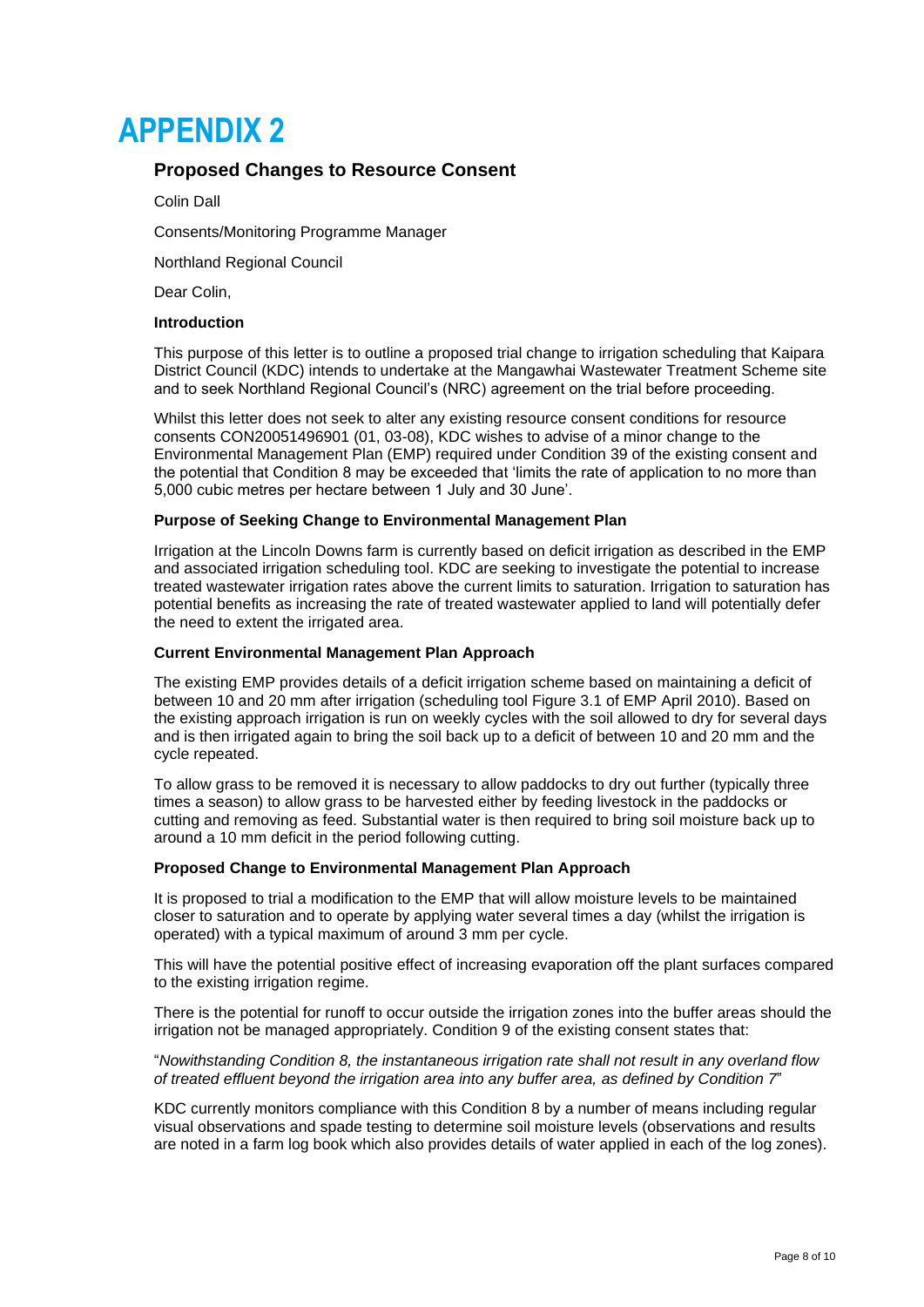With the above approach of irrigating close to saturation, it may be possible that the maximum annual application rate of 5,000 cubic metres per day may be exceeded. This annual application will continue to be monitored and reported as required by Schedule 4.

Given the above proposed change, the irrigation scheduling procedure outlined in Table 3.4 is proposed to be modified as follows:

- 1. Estimate soil moisture content of the soil using visual methods (i.e. the spade test);
- 2. Set application rates for groups of zones based on observation of soil moisture levels;
- 3. Monitor irrigation to ensure there is no runoff into the buffer zones;
- 4. Cease irrigation when daily rainfall is greater than 5 mm;
- 5. Resume irrigation after rain based on the result of the spade tests; and
- 6. Irrigation will continue in winter if the above criteria are satisfied.

In determining the irrigation scheduling procedure, it is proposed to utilise the above method rather than irrigation rates being determined primarily by the annual application rate.

#### **Management of Irrigation**

It is proposed that the management roles are changed from the current arrangement to transfer greater responsibility for day to day operation to the Water Infrastructure Group (WIG). WIG will become responsible for setting up irrigation schedules and carrying out regular soil moisture tests and monitoring system operation.

#### **Summary**

KDC are seeking NRC's approval of the proposed change to the irrigation scheduling as outlined in this letter and seek approval in writing prior to commencing the trial.

Please contact John Burt at Kaipara District Council should you wish to discuss these matters further.

Kind regards,